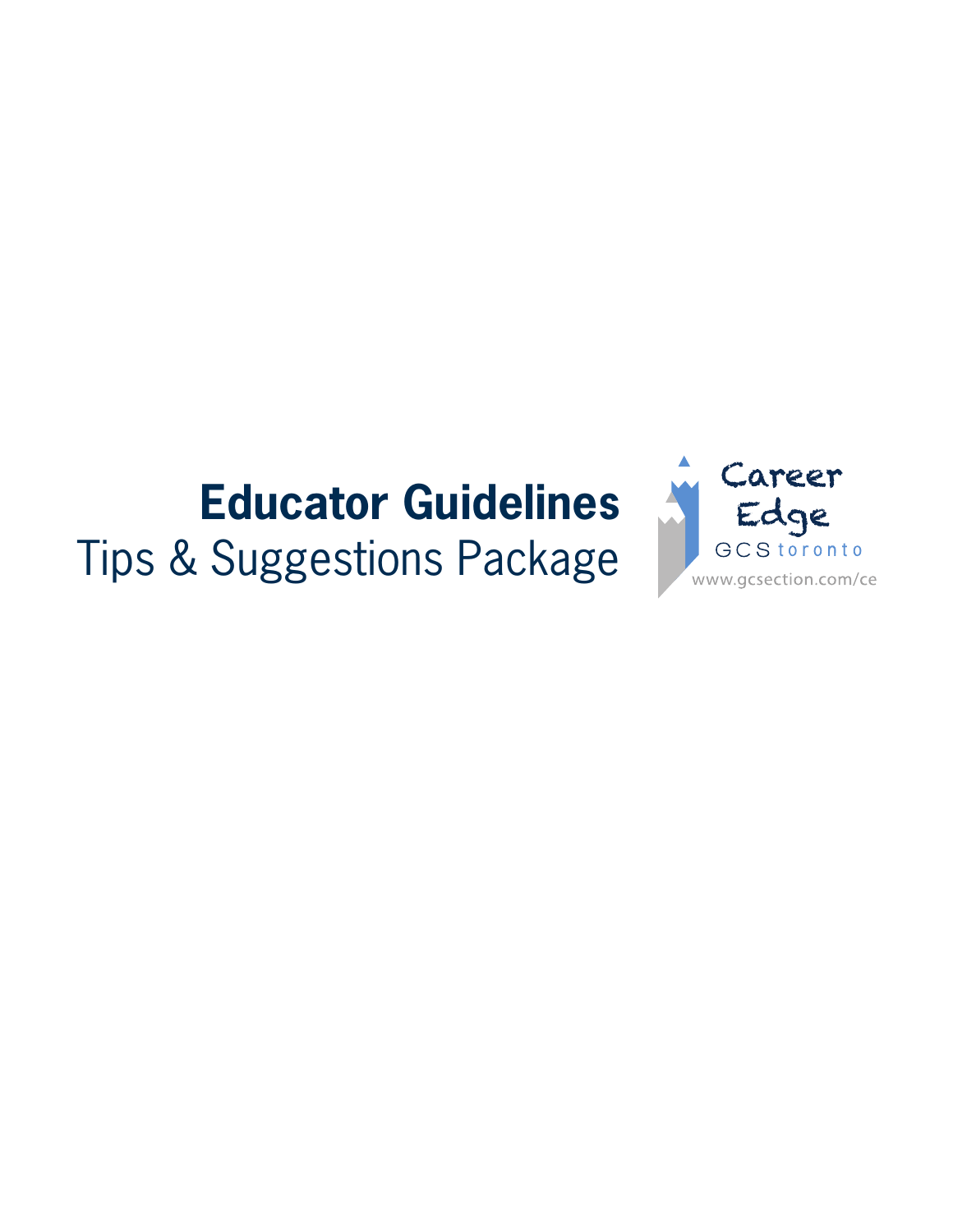

### *A GCS Career Edge classroom presentation can inspire, inform and influence your students' career path!*

### **1. Are you eligible for a classroom presentation?**

The GCS Career Edge program caters to students in Grades 7-12, located within the catchment area (outlined below).



*If you are not within the area or grade range, please visit our Educators tab on our web page for activities and worksheets that you can print and use on your own. We also have lesson plans and Blended Learning Models (BLMs Grades 2-12) available for download (please contact us at education@gcsection.com to request the password).*

## **2. Requesting a Speaker**

Go to **[www.gcsection.com/educators](http://gcsection.com/educators/)** and **complete the Speaker Request Form** either electronically or by downloading the printable version to scan and e-mail to education@gcsection.com. A GCS Career Edge team member will circle back with you within 24 hours and assign a speaker to visit your classroom.